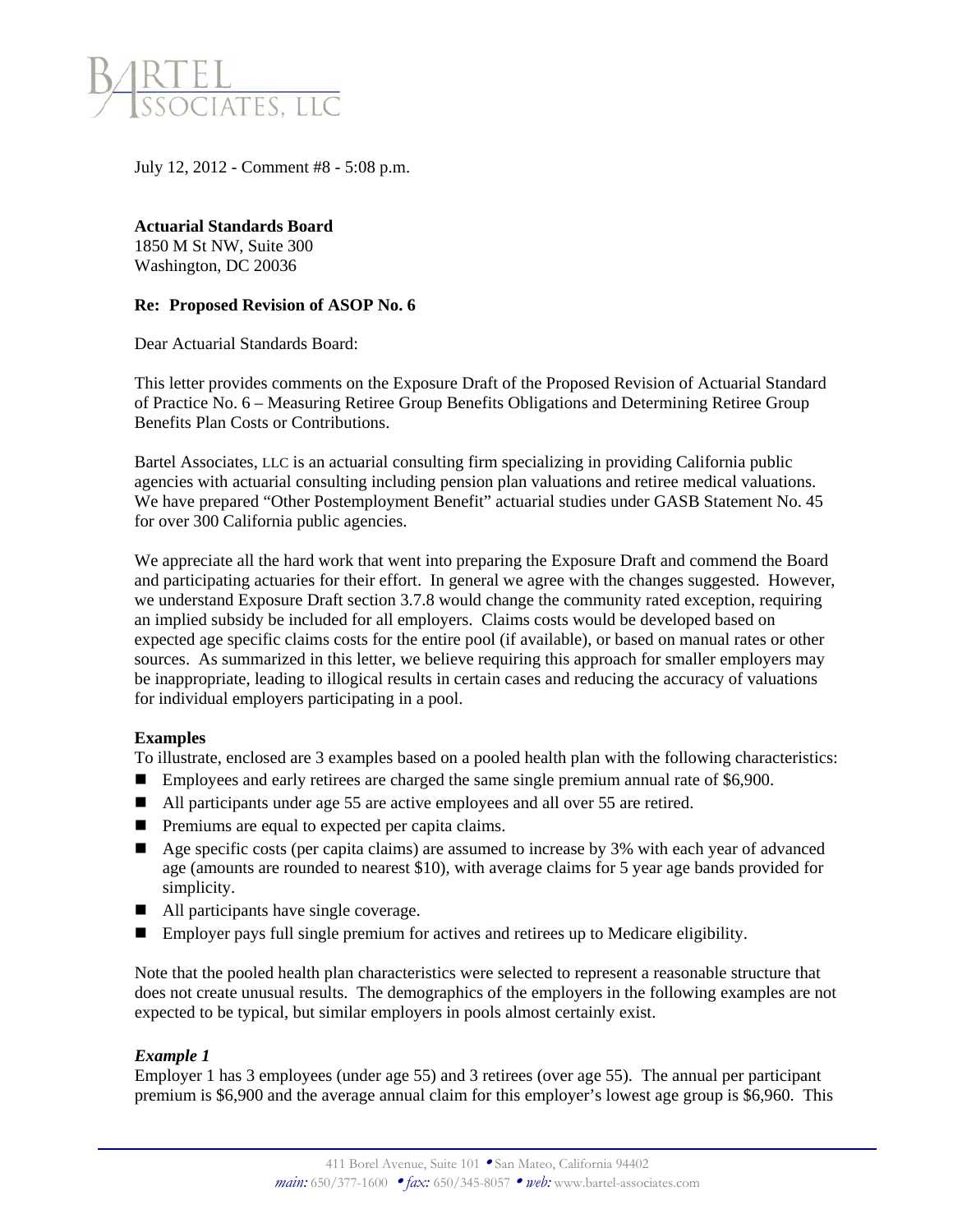Actuarial Standards Board July 10, 2012 Page 2



means claims will exceed premiums for all participants in the current year, and would be expected to in the future. Including an implied subsidy in the actuarial valuation creates a liability for this employer that will not be paid.

Any reasonable liability must be paid off over the long term with cash. If a liability is not reduced by actual cash payments that eventually eliminate that liability, it is unreasonable to classify it as a liability in the first place. The Exposure Draft definition of Actuarial Present Value of Projected Benefits is:

"The actuarial present value of benefits that are expected to be **paid** in the future taking into account the effect of such items as future service, advancement in age, and expected future per capita health care costs (sometimes referred to as the present value of future benefits)." (emphasis added)

The implied subsidy in this case will not be paid by the employer.

Also note that the premium paid is \$6,900 per year and per capita claims for the employer are \$8,820. The difference is, of course, being paid by other members of the pool.

### *Example 2*

Our next example is based on a current client. Employer 2 has no employees and 10 retirees. Total premiums are \$69,000. Expected claims are \$108,000. However, it is important to note, the excess of claims over premiums will not be paid by this employer, nor will they be paid by the active employees of the employer (since there are none). Instead, the excess of claims over premiums will be paid by the other participating employers in the pool. Again, the implied subsidy in this case will not be paid by the employer and reflecting a liability that ignores this fact is not consistent with the basic concept of a liability.

The problem is more evident if all retirees are age 64. In this case an actuary prepares a valuation, in compliance with the exposure draft, and tells the employer the Actuarial Accrued Liability is \$108,000 (for simplicity, example ignores interest discount and mortality). The employer deposits this amount into an irrevocable trust at the beginning of the year. Premiums of \$69,000 are withdrawn during the year, leaving \$39,000 in the trust (assuming no investment earnings). All actuarial assumptions have been met, and yet the trust is overfunded at the end of the year.

#### *Example 3*

Employer 3 has 20 employees (under age 55) and 40 retirees (over age 55). Total premium payments (for actives and retirees) are \$414,000. However, the allocated claims for retirees are \$432,000, exceeding premiums paid by this employer:

|                                 | Actives   | Retirees  | Total     |
|---------------------------------|-----------|-----------|-----------|
| Premiums Paid                   | \$138,000 | \$276,000 | \$414,000 |
| <b>Implied Subsidy Transfer</b> | (156,000) | 156,000   |           |
| Net                             | (18,000)  | 432,000   | 414,000   |

Traditionally, the implied subsidy has simply been a re-allocation of the current (and future) premiums between actives and retirees. However, in this case, the reallocation defies logic. The employer has a total payment to the pool of \$414,000, which then would be characterized as a \$432,000 payment for retirees, with a \$18,000 refund from the pool for the active coverage. Certainly the pool has not paid the employer for the right to provide the active employees medical coverage.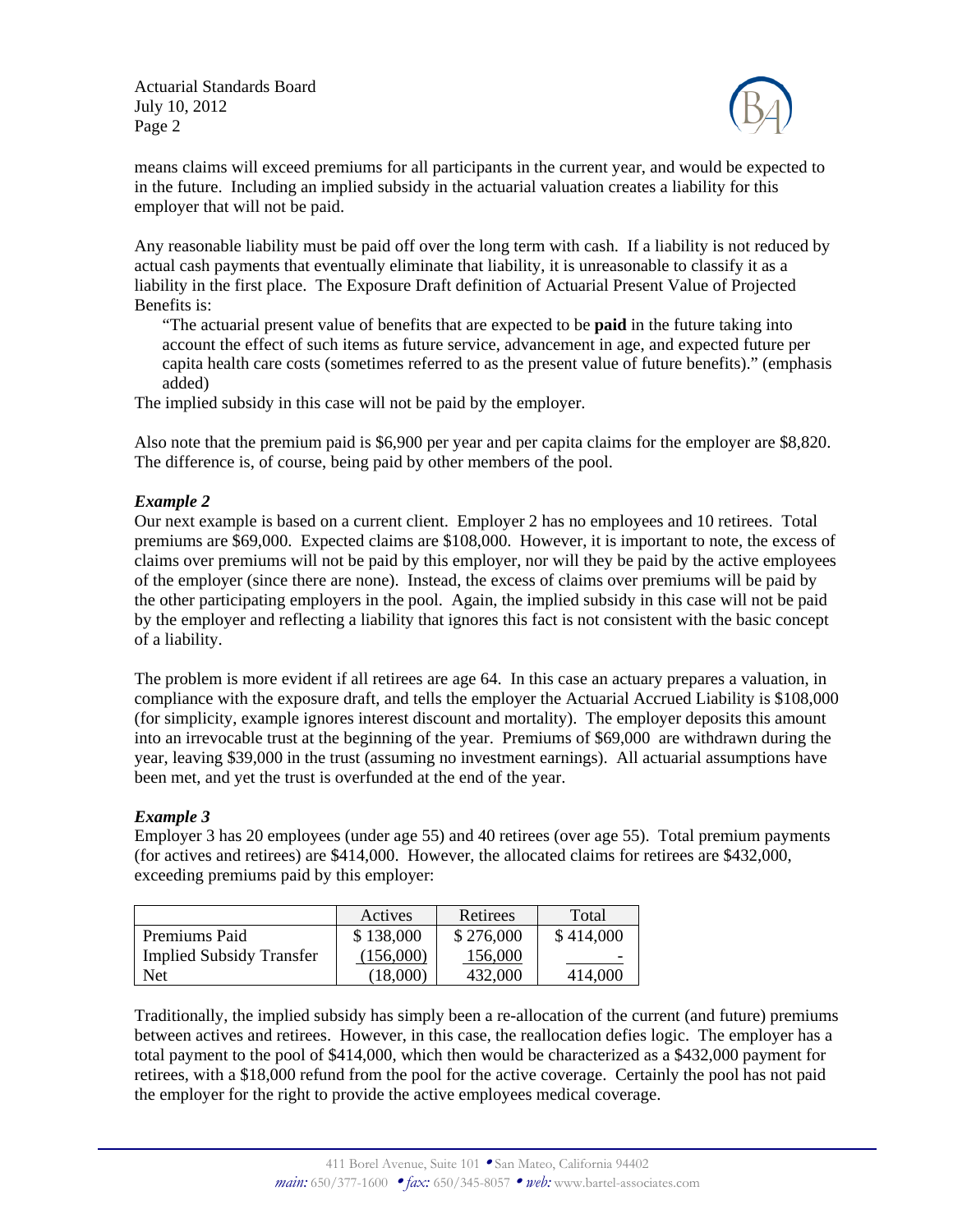Actuarial Standards Board July 10, 2012 Page 3



#### *Comments/Suggestions on Examples*

There is an inherent transfer from younger to older participants, and the suggested approach includes some of this transfer in the claims. However, the implied subsidy in a pool is not only a subsidy between younger and older participants, but a subsidy between employers. Therefore, allocating the claims costs to individual employers with demographics noticeably different from the pool's demographics is inconsistent with the nature of a pool. If the employer is not large enough to significantly affect the pool's average claims, then any reflection of expected pool claims does not reflect amounts that will be paid, unless that adjustment also reflects the subsidy between employers.

An approach that results in the same aggregate liability for 100 different employers whether or not they are in a single pool undoubtedly makes sense. However, this should not be achieved by sacrificing the integrity of the individual results of the 100 employers. Actuarial results will be used to disclose and develop financial statement information for employers and a reader of a financial statement that is mislead by the liabilities developed by an actuary will find little consolation with the fact that the aggregate results of all employers that are in that healthcare pool are accurate.

It seems to us that there are two solutions to this problem:

- 1. Rather than requiring an implied subsidy be calculated for all employers in a pool, we think clear guidance about when an employer is community rated would be more appropriate.
- 2. Allocate costs to employers in the pool in a manner much more consistent with how each member employer will pay.

#### **"Exceptions"**

Exposure Draft section 3.7.8 states "In some very limited cases, the use of the pooled premium rate may be appropriate without regard to adjustments for age." The Exposure Draft goes on to provide an example. The language should be made very clear as to whether or not any of the above examples would (or would not) fall under this exception language.

We appreciate your consideration of these comments.

Sincerely,

John E. Bartel President

enclosure

c: Doug Pryor, Bartel Associates

o:\technical\asop 6\ba asb 12-07-10 asop ed no 6 comments.docx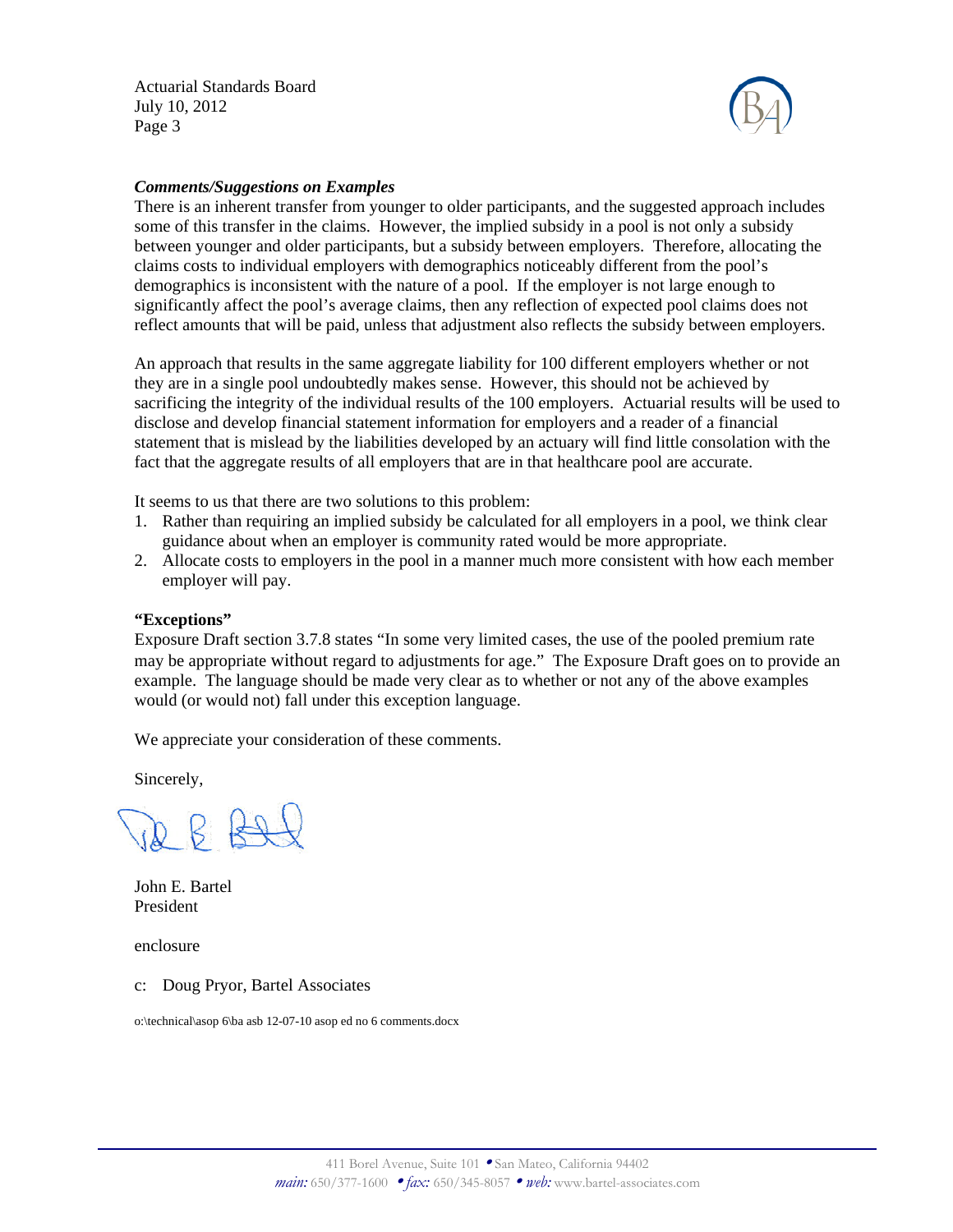## Example 1

|                 | <b>Total Pool</b> |           |                                   |                 |                |                                 |                |                 |              |  |  |  |  |
|-----------------|-------------------|-----------|-----------------------------------|-----------------|----------------|---------------------------------|----------------|-----------------|--------------|--|--|--|--|
|                 |                   |           | <b>Implied Subidy Calculation</b> |                 |                | <b>Implied Subsidy Transfer</b> |                |                 |              |  |  |  |  |
| Age             | Per Capita        | Number of |                                   | <b>Total</b>    | <b>Current</b> |                                 |                |                 |              |  |  |  |  |
| Group           | <b>Claims</b>     |           | <b>Participants</b> Total Claims  | <b>Premiums</b> | <b>Year IS</b> |                                 | <b>Actives</b> | <b>Retirees</b> | <b>Total</b> |  |  |  |  |
| $25 - 29$       | 3,840             | 200       | 768,000                           | 1,380,000       | (612,000)      | Paid                            | 18,630,000     | 4,830,000       | 23,460,000   |  |  |  |  |
| $30 - 34$       | 4,440             | 300       | 1,332,000                         | 2,070,000       | (738,000)      | <b>IS</b> Transfer              | (2,154,000)    | 2,154,000       |              |  |  |  |  |
| $35 - 39$       | 5,160             | 500       | 2,580,000                         | 3,450,000       | (870,000)      | <b>Net</b>                      | 16,476,000     | 6,984,000       | 23,460,000   |  |  |  |  |
| $40 - 44$       | 6,000             | 600       | 3,600,000                         | 4,140,000       | (540,000)      |                                 |                |                 |              |  |  |  |  |
| $45 - 49$       | 6,960             | 600       | 4,176,000                         | 4,140,000       | 36,000         |                                 |                |                 |              |  |  |  |  |
| $50 - 54$       | 8,040             | 500       | 4,020,000                         | 3,450,000       | 570,000        |                                 |                |                 |              |  |  |  |  |
| $55 - 59$       | 9,360             | 400       | 3,744,000                         | 2,760,000       | 984,000        |                                 |                |                 |              |  |  |  |  |
| $60 - 64$       | 10,800            | 300       | 3,240,000                         | 2,070,000       | 1,170,000      |                                 |                |                 |              |  |  |  |  |
|                 |                   | 3,400     | 23,460,000                        | 23,460,000      |                |                                 |                |                 |              |  |  |  |  |
| Per Capita Cost |                   |           | 6,900                             | 6,900           |                |                                 |                |                 |              |  |  |  |  |

|                 |               |                          |                                           |              | <b>Employer 1</b>        |                                 |                |                 |                          |
|-----------------|---------------|--------------------------|-------------------------------------------|--------------|--------------------------|---------------------------------|----------------|-----------------|--------------------------|
|                 |               |                          | <b>Implied Subidy Calculation</b>         |              |                          | <b>Implied Subsidy Transfer</b> |                |                 |                          |
| Age             | Per Capita    | Number of                |                                           | <b>Total</b> | <b>Current</b>           |                                 |                |                 |                          |
| Group           | <b>Claims</b> |                          | <b>Participants Total Claims Premiums</b> |              | <b>Year IS</b>           |                                 | <b>Actives</b> | <b>Retirees</b> | <b>Total</b>             |
| $25 - 29$       | 3,840         | $\overline{\phantom{0}}$ |                                           |              | $\overline{\phantom{a}}$ | Paid                            | 20,700         | 20,700          | 41,400                   |
| $30 - 34$       | 4,440         | $\overline{\phantom{0}}$ |                                           |              | $\overline{\phantom{a}}$ | IS Transfer                     | (10,260)       | 10,260          | $\overline{\phantom{0}}$ |
| $35 - 39$       | 5,160         | $\overline{\phantom{a}}$ |                                           |              | $\overline{\phantom{a}}$ | <b>Net</b>                      | 10,440         | 30,960          | 41,400                   |
| $40 - 44$       | 6,000         | $\overline{\phantom{0}}$ | $\overline{\phantom{a}}$                  | -            | $\overline{\phantom{a}}$ |                                 |                |                 |                          |
| $45 - 49$       | 6,960         | $\overline{2}$           | 13,920                                    | 13,800       | 120                      |                                 |                |                 |                          |
| $50 - 54$       | 8,040         |                          | 8,040                                     | 6,900        | 1,140                    |                                 |                |                 |                          |
| $55 - 59$       | 9,360         |                          | 9,360                                     | 6,900        | 2,460                    |                                 |                |                 |                          |
| $60 - 64$       | 10,800        | っ                        | 21,600                                    | 13,800       | 7,800                    |                                 |                |                 |                          |
|                 |               | 6                        | 52,920                                    | 41,400       | 11,520                   |                                 |                |                 |                          |
| Per Capita Cost |               |                          | 8,820                                     | 6,900        |                          |                                 |                |                 |                          |

|                 | <b>All Other Employers</b> |           |                                   |                 |                |                                 |                |                 |              |  |  |  |
|-----------------|----------------------------|-----------|-----------------------------------|-----------------|----------------|---------------------------------|----------------|-----------------|--------------|--|--|--|
|                 |                            |           | <b>Implied Subidy Calculation</b> |                 |                | <b>Implied Subsidy Transfer</b> |                |                 |              |  |  |  |
| Age             | Per Capita                 | Number of |                                   | <b>Total</b>    | <b>Current</b> |                                 |                |                 |              |  |  |  |
| Group           | <b>Claims</b>              |           | <b>Participants Total Claims</b>  | <b>Premiums</b> | <b>Year IS</b> |                                 | <b>Actives</b> | <b>Retirees</b> | <b>Total</b> |  |  |  |
| $25 - 29$       | 3,840                      | 200       | 768,000                           | 1.380,000       | (612,000)      | Paid                            | 18,609,300     | 4.809.300       | 23,418,600   |  |  |  |
| $30 - 34$       | 4,440                      | 300       | 1,332,000                         | 2,070,000       | (738,000)      | <b>IS</b> Transfer              | (2,143,740)    | 2,143,740       | -            |  |  |  |
| $35 - 39$       | 5,160                      | 500       | 2,580,000                         | 3,450,000       | (870,000)      | Net                             | 16,465,560     | 6,953,040       | 23,418,600   |  |  |  |
| $40 - 44$       | 6,000                      | 600       | 3,600,000                         | 4,140,000       | (540,000)      |                                 |                |                 |              |  |  |  |
| $45 - 49$       | 6,960                      | 598       | 4,162,080                         | 4,126,200       | 35,880         |                                 |                |                 |              |  |  |  |
| $50 - 54$       | 8,040                      | 499       | 4,011,960                         | 3,443,100       | 568,860        |                                 |                |                 |              |  |  |  |
| $55 - 59$       | 9,360                      | 399       | 3,734,640                         | 2,753,100       | 981,540        |                                 |                |                 |              |  |  |  |
| $60 - 64$       | 10,800                     | 298       | 3,218,400                         | 2,056,200       | 1,162,200      |                                 |                |                 |              |  |  |  |
|                 |                            | 3,394     | 23,407,080                        | 23,418,600      | (11,520)       |                                 |                |                 |              |  |  |  |
| Per Capita Cost |                            |           | 6,897                             | 6,900           |                |                                 |                |                 |              |  |  |  |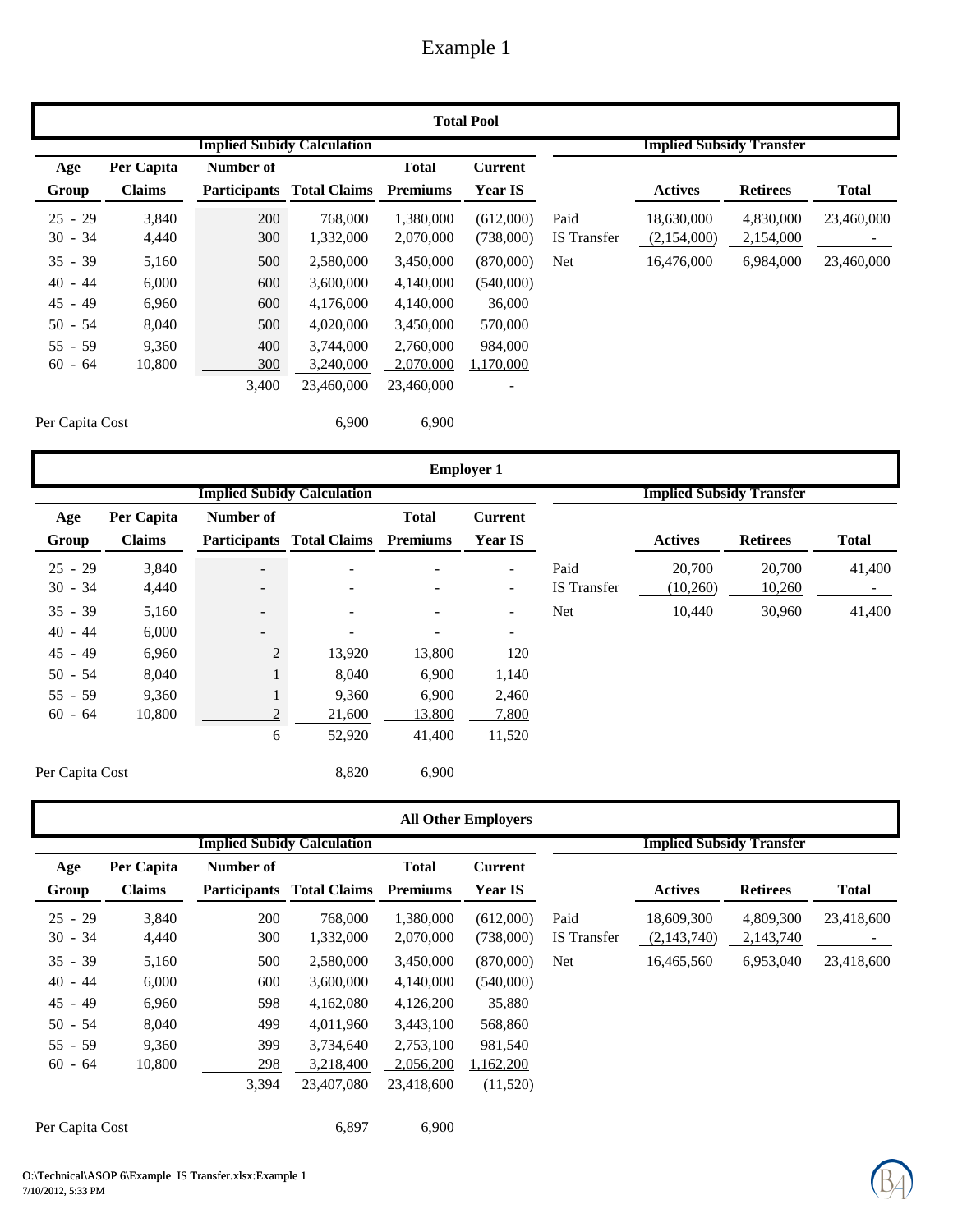## Example 2

|                 | <b>Total Pool</b> |           |                                   |                 |                |                                 |                |                 |              |  |  |  |  |
|-----------------|-------------------|-----------|-----------------------------------|-----------------|----------------|---------------------------------|----------------|-----------------|--------------|--|--|--|--|
|                 |                   |           | <b>Implied Subidy Calculation</b> |                 |                | <b>Implied Subsidy Transfer</b> |                |                 |              |  |  |  |  |
| Age             | <b>Annual Per</b> | Number of |                                   | <b>Total</b>    | <b>Current</b> |                                 |                |                 |              |  |  |  |  |
| Group           | Capita            |           | <b>Participants</b> Total Claims  | <b>Premiums</b> | <b>Year IS</b> |                                 | <b>Actives</b> | <b>Retirees</b> | <b>Total</b> |  |  |  |  |
| $25 - 29$       | 3,840             | 200       | 768,000                           | 1,380,000       | (612,000)      | Paid                            | 18,630,000     | 4,830,000       | 23,460,000   |  |  |  |  |
| $30 - 34$       | 4,440             | 300       | 1,332,000                         | 2,070,000       | (738,000)      | <b>IS</b> Transfer              | (2,154,000)    | 2,154,000       |              |  |  |  |  |
| $35 - 39$       | 5,160             | 500       | 2,580,000                         | 3,450,000       | (870,000)      | Net                             | 16,476,000     | 6,984,000       | 23,460,000   |  |  |  |  |
| $40 - 44$       | 6,000             | 600       | 3,600,000                         | 4,140,000       | (540,000)      |                                 |                |                 |              |  |  |  |  |
| $45 - 49$       | 6,960             | 600       | 4,176,000                         | 4,140,000       | 36,000         |                                 |                |                 |              |  |  |  |  |
| $50 - 54$       | 8,040             | 500       | 4,020,000                         | 3,450,000       | 570,000        |                                 |                |                 |              |  |  |  |  |
| $55 - 59$       | 9,360             | 400       | 3.744,000                         | 2,760,000       | 984,000        |                                 |                |                 |              |  |  |  |  |
| $60 - 64$       | 10,800            | 300       | 3,240,000                         | 2,070,000       | 1,170,000      |                                 |                |                 |              |  |  |  |  |
|                 |                   | 3,400     | 23,460,000                        | 23,460,000      |                |                                 |                |                 |              |  |  |  |  |
| Per Capita Cost |                   |           | 6,900                             | 6,900           |                |                                 |                |                 |              |  |  |  |  |

|           | <b>Employer 2</b> |                          |                                    |                          |                          |                                 |                |                 |              |  |  |  |  |
|-----------|-------------------|--------------------------|------------------------------------|--------------------------|--------------------------|---------------------------------|----------------|-----------------|--------------|--|--|--|--|
|           |                   |                          | <b>Implied Subidy Calculation</b>  |                          |                          | <b>Implied Subsidy Transfer</b> |                |                 |              |  |  |  |  |
| Age       | Capita            | Number of                |                                    | <b>Total</b>             | <b>Current</b>           |                                 |                |                 |              |  |  |  |  |
| Group     | Claims            |                          | Participants Total Claims Premiums |                          | <b>Year IS</b>           |                                 | <b>Actives</b> | <b>Retirees</b> | <b>Total</b> |  |  |  |  |
| $25 - 29$ | 3,840             | $\overline{\phantom{a}}$ | $\overline{\phantom{a}}$           | $\overline{\phantom{0}}$ | $\overline{\phantom{a}}$ | Paid                            |                | 69,000          | 69,000       |  |  |  |  |
| $30 - 34$ | 4,440             | $\overline{\phantom{a}}$ | $\overline{\phantom{a}}$           | $\overline{\phantom{0}}$ | $\overline{\phantom{a}}$ | <b>IS</b> Transfer              | (39,000)       | 39,000          | $\sim$       |  |  |  |  |
| $35 - 39$ | 5,160             | $\overline{\phantom{a}}$ | $\overline{\phantom{a}}$           | $\overline{\phantom{0}}$ | $\overline{\phantom{a}}$ | <b>Net</b>                      | (39,000)       | 108,000         | 69,000       |  |  |  |  |
| $40 - 44$ | 6,000             | $\overline{\phantom{0}}$ | $\overline{\phantom{a}}$           | $\overline{\phantom{0}}$ | $\overline{\phantom{a}}$ |                                 |                |                 |              |  |  |  |  |
| $45 - 49$ | 6,960             | $\overline{\phantom{a}}$ | $\overline{\phantom{a}}$           | ۰                        | $\overline{\phantom{a}}$ |                                 |                |                 |              |  |  |  |  |
| $50 - 54$ | 8,040             | $-$                      | $\overline{\phantom{a}}$           | $\overline{\phantom{0}}$ | $\overline{\phantom{a}}$ |                                 |                |                 |              |  |  |  |  |
| $55 - 59$ | 9,360             | $-$                      | $\overline{\phantom{a}}$           | $\overline{\phantom{a}}$ | $\blacksquare$           |                                 |                |                 |              |  |  |  |  |
| $60 - 64$ | 10,800            | 10                       | 108,000                            | 69,000                   | 39,000                   |                                 |                |                 |              |  |  |  |  |
|           |                   | 10                       | 108,000                            | 69,000                   | 39,000                   |                                 |                |                 |              |  |  |  |  |
|           |                   |                          |                                    |                          |                          |                                 |                |                 |              |  |  |  |  |

**All Other Employers Implied Subidy Calculation Implied Subsidy Transfer Age Group Capita Claims Number of Participants Total Claims Total Premiums Current Year IS Actives Retirees Total** 25 - 29 3,840 200 768,000 1,380,000 (612,000) Paid 18,630,000 4,761,000 23,391,000 30 - 34 4,440 300 1,332,000 2,070,000 (738,000) IS Transfer (2,115,000) - 2,115,000 35 - 39 5,160 500 2,580,000 3,450,000 (870,000) Net 16,515,000 6,876,000 23,391,000 40 - 44 6,000 600 3,600,000 4,140,000 (540,000) 45 - 49 6,960 600 4,176,000 4,140,000 36,000 50 - 54 8,040 500 4,020,000 3,450,000 570,000 55 - 59 9,360 400 3,744,000 2,760,000 984,000 60 - 64 10,800 290 3,132,000 2,001,000 1,131,000 23,352,000 3,390 23,391,000 (39,000) Per Capita Cost 6,900

O:\Technical\ASOP 6\Example IS Transfer.xlsx:Example 2 7/10/2012, 5:33 PM

Per Capita Cost 10,800 6,900